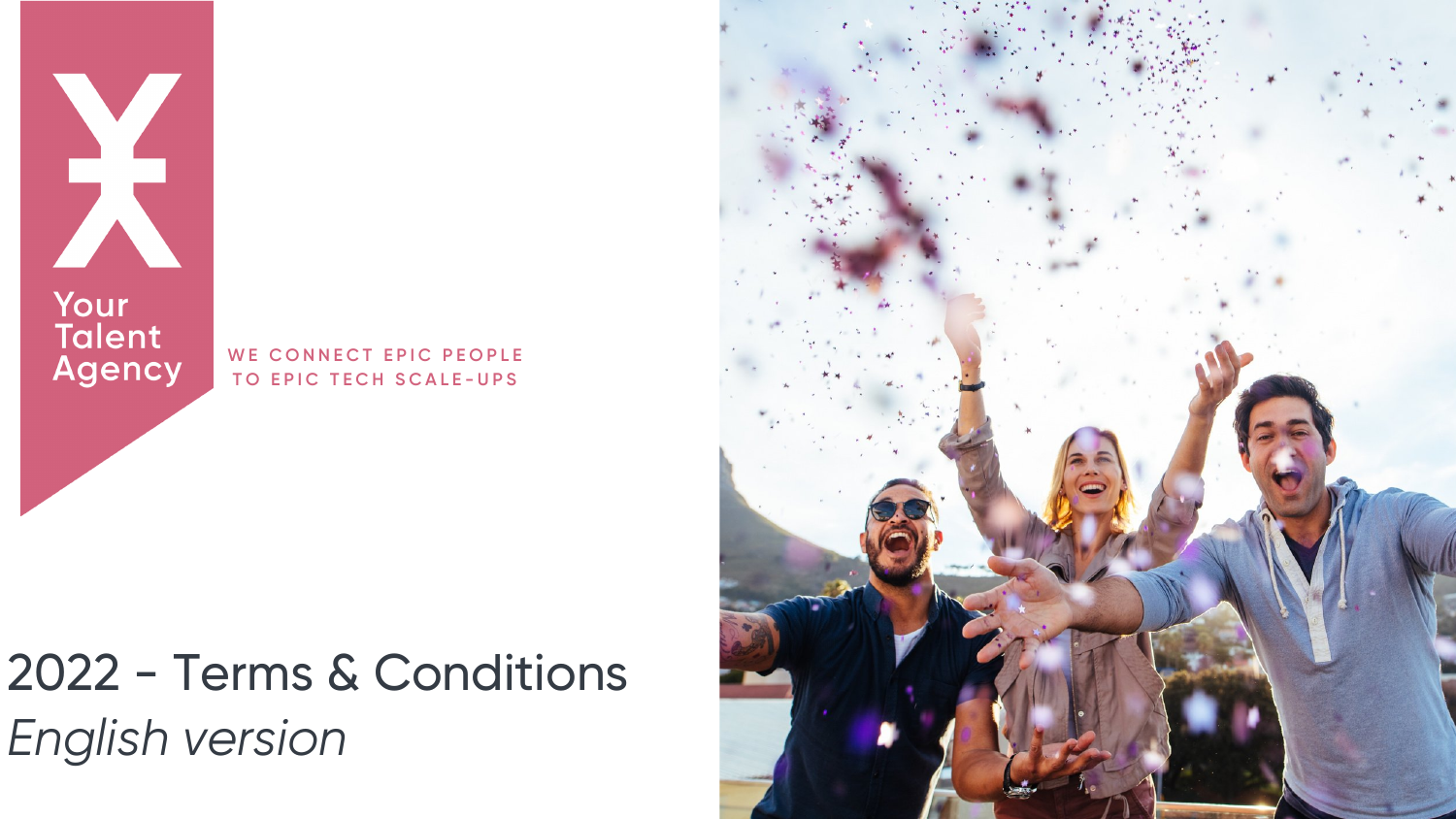# Who are we?

We/ Your Talent Agency

Address

**Contact** 

Email

Korte Lakenstraat 22rd,2011ZD te Haarlem

- Your Expat Agency B.V. | Your Recruitment Agency B.V.
	-
	-
- judith@yourtalent.agency & sacha@yourtalent.agency

- 
- 
- 

Judith Roetgering & Sacha Martina

### Our Vision

We match Epic international talent to tech scaleups in the Netherlands,

so they can scale faster. Your Talent Agency sources, recruits, and relocates international tech talent so your teams hit their milestones, your investors stay happy, and you blast

your company into the f\*cking stratosphere.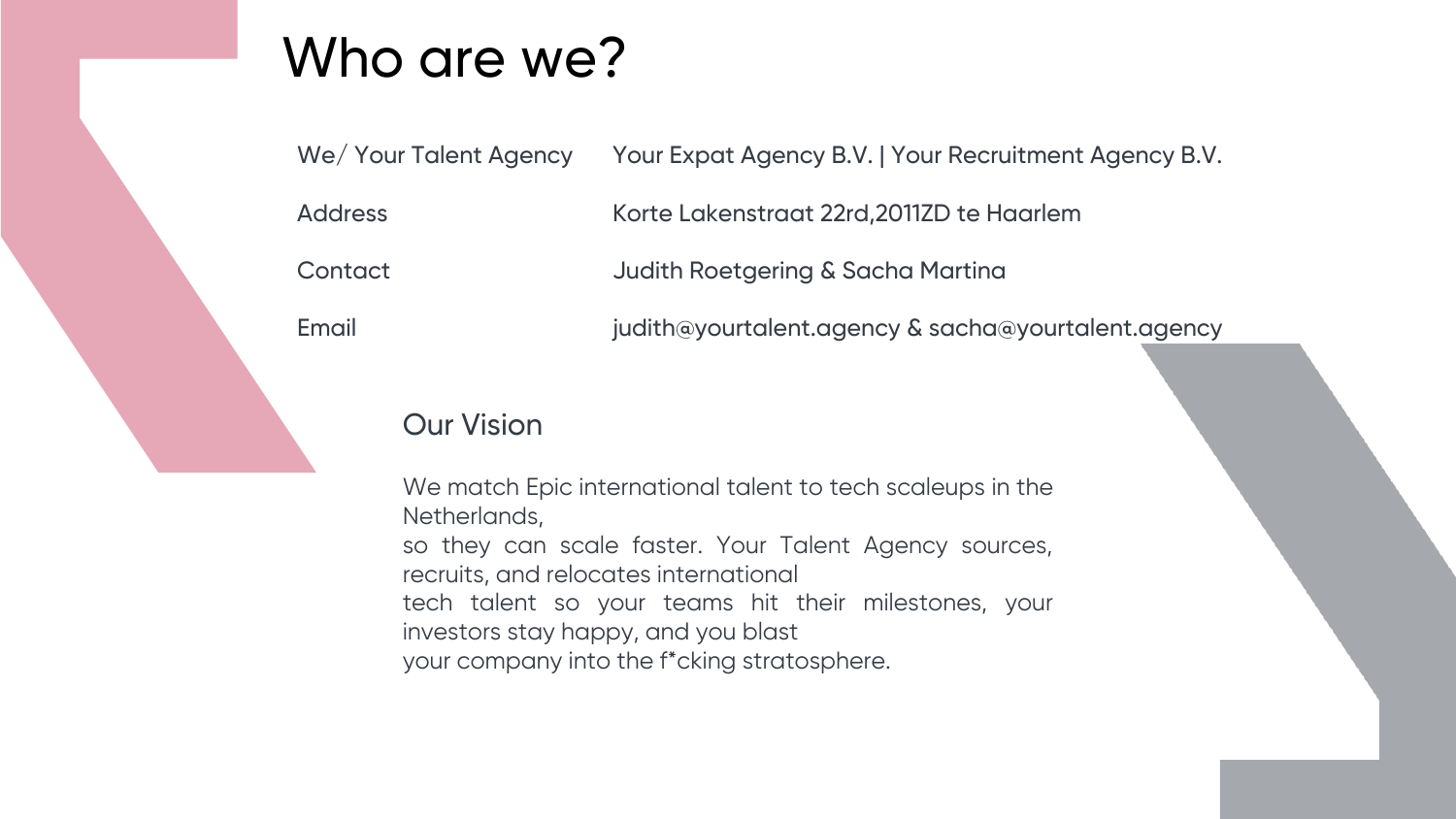

### **General**

**General** 

Article 1 Agreement

*We source, recruit and relocate. You hire, onboard and scale up.*

- These conditions apply to our collaboration and the agreements that we enter into with you as a client. This applies to all agreements entered into with our meetings. 1.1
- We agree to changes to these terms and conditions in writing. This can also be done by e-mail. 1.2
- We execute agreements independently and at our own discretion. Of course in consultation where necessary. 1.3

Article 2 Duration of the agreement

- An agreement is deemed to have been entered into for a period equal to the duration of the assignment as included in the agreement and ends after completion of the assignment, unless a different duration is agreed. 2.1
- If an assignment is extended, this will be recorded in writing. This can also be done by e-mail. 2.2

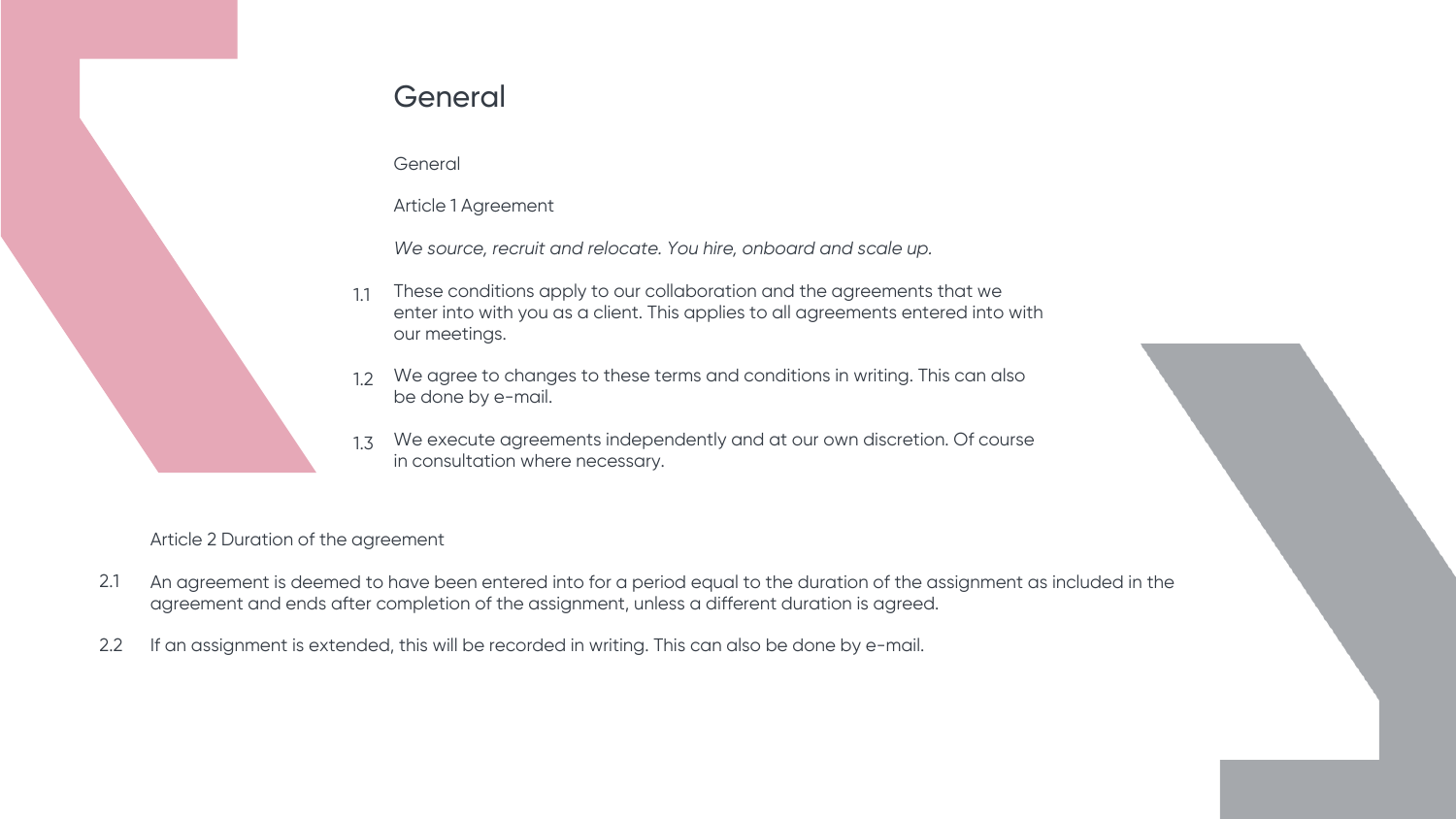Article 3 Execution

- You, the client, provide us with all authority and information necessary for the proper execution of the assignment. 3.1
- Subcontractors may be engaged by and at our expense for the execution of the assignment, without the prior consent of the client. 3.2
- In the event that third parties are engaged for the execution of an agreement, the terms and conditions of the agreement and these general terms and conditions are also agreed with the relevant third parties. 3.3
- Time limits are always indicative. If at any time we foresee that we will not be able to fulfill the obligations in connection with an accepted assignment, or not in a timely manner or properly, we will inform you of this as soon as possible. It does not entitle you to compensation. 3.4
- We may use the name and/or logo of the client and the result achieved for the client for our own publicity and/or promotion. 3.5

What are we going to do

Article 4 Sourcing en recruitment

*Your Talent Agency has your back, from A to Z.*

- We do our best to select the best candidates. However, Your Talent Agency cannot guarantee that the desired result will 4.1 always be achieved, nor a successful employment relationship after nominating a candidate.
- If an agreed job profile is changed during the assignment, Your Talent Agency may no longer be able to carry out the 4.2assignment or within the agreed rate or the agreed term. 5% of the gross annual salary of the initial job profile will be charged for a change.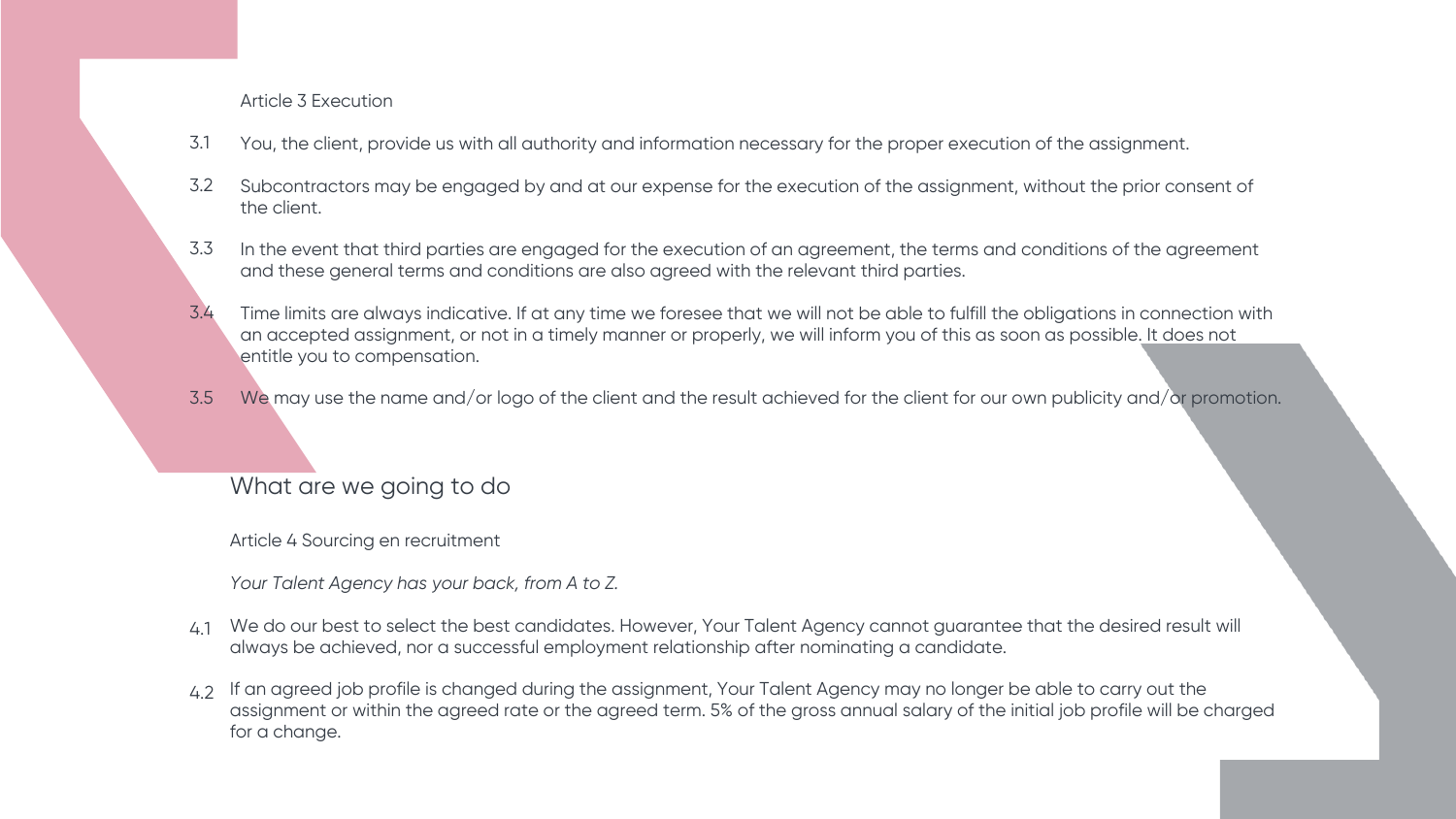- On request, the client will have access to the ATS portal of Your Talent Agency to follow the progress of the work. The client will follow our instructions with regard to this access. The Client can only view data and will not use, copy, make it available to third parties, market or use it in any other way than has been agreed. 4.3
- If the client acts contrary to the provisions of Article 4.3, the client will owe an immediately due penalty of €15,000. 4.4
- A placement occurs the moment a proposed candidate enters into an agreement with the client (or an affiliated company) within 6 months of the introduction of a candidate to the client. 4.5
- The client informs us about every placement of a proposed candidate. 4.6
- If the agreement referred to in 4.5 is terminated before or during the trial period (by the client or by the candidate), the client will owe 50% of the placement fee. 4.7
- A placement fee is not due for the placement of persons with whom the client was already in contact before the start of the work for the relevant role profile, and which names the client communicated to Your Talent Agency before the start of the work. 4.8
- The Client does not owe a placement fee if the Client itself fulfills the position of the agreed role profile. Hours already worked are due and will be charged. 4.9
- When the client withdraws an assignment, 10% of the gross annual salary of the job profile will be charged. 4.10
- When the clients changes the assignment, whilst YTA has potential candidates in process, after signing upon the assignment, 5%of the gross annual salary of the job profile will be charged. 4.11
- At the start of the assignment, a retainer of 50% of the success fee will be charged based on the gross annual salary of the job 4.12profile. In the event of a successful placement, the remaining amount will be recalculated on the basis of the employment contract that has actually been agreed upon.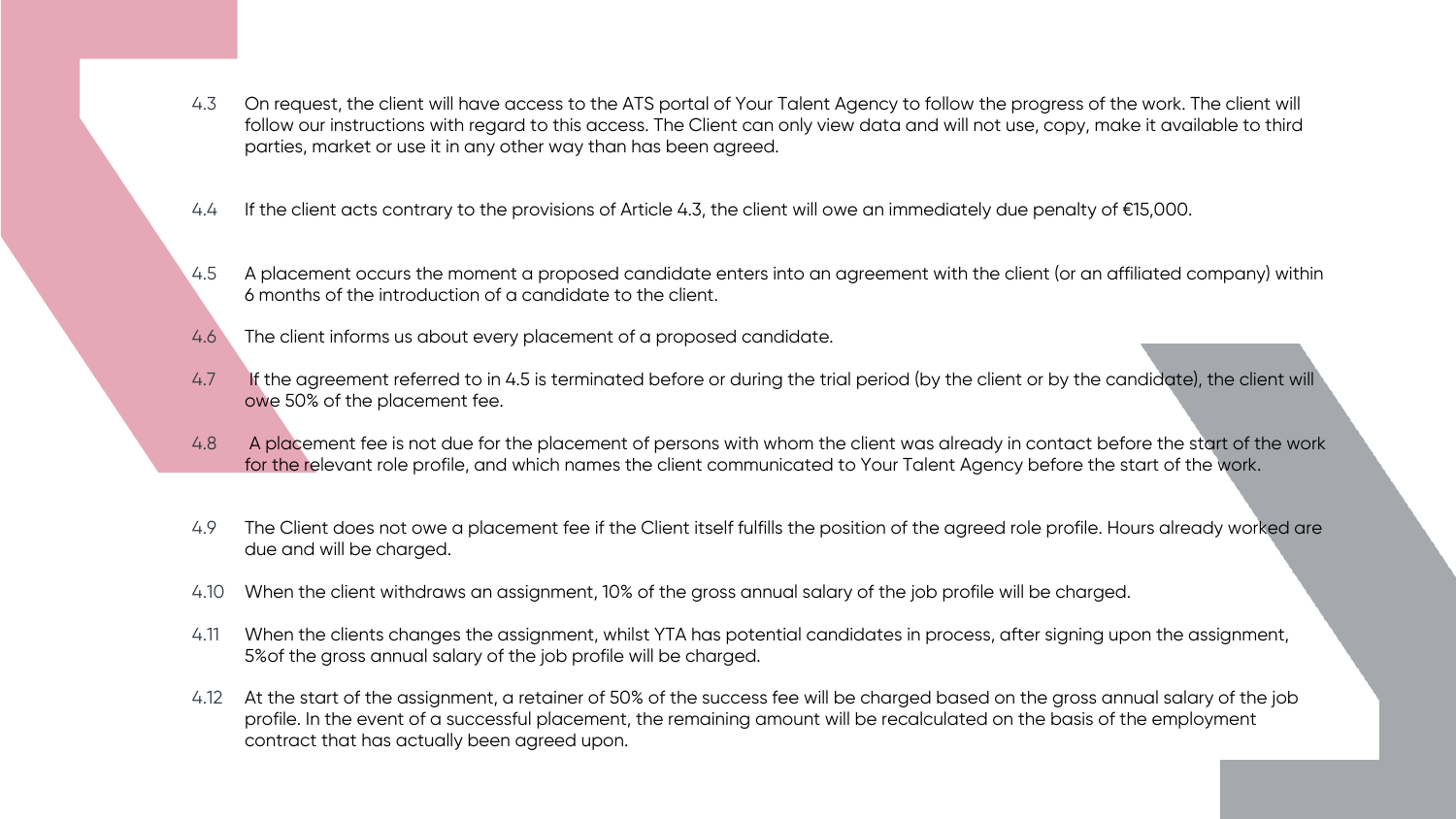Article 5 RPO (Recruitment Process Outsourcing)

#### *Benefit from our #Epic resources*

- For a fixed number of hours per week, Your Talent Agency makes available one or more recruitment business partners on behalf of the Client to source, 1st interviews, initiate assessments, schedule and prepare interviews between Client and candidate, stakeholder management and contract discussions. 5.1
- The client pays a predetermined fee to Your Talent Agency on a monthly basis and afterward. 5.2
- The Client owes a fee set in advance and in the contract agreement for each placement. 5.3

#### Article 6 Relocation

- The Client will provide the materials and information necessary for the execution of the agreement in a timely manner. 6.1
- For costs to be incurred for the relocation work, the first part will be invoiced upon initiation by the Client. This is included separately in the Assignment Agreement. 6.2
- If the client decides to withdraw an assignment, Your Talent Agency will charge costs already incurred, also to third parties, and the right to reclaim payments already made by the client to the Contractor will lapse. 6.3

*We're your partner for everything that comes with relocating your international talent*

#### Article 7 Data Protection

If the processing of personal data is part of the assignment and Your Talent Agency has the role of "processor" as referred to in the General Data Protection Regulation (GDPR), we will agree a further processing agreement with the Client. 7.1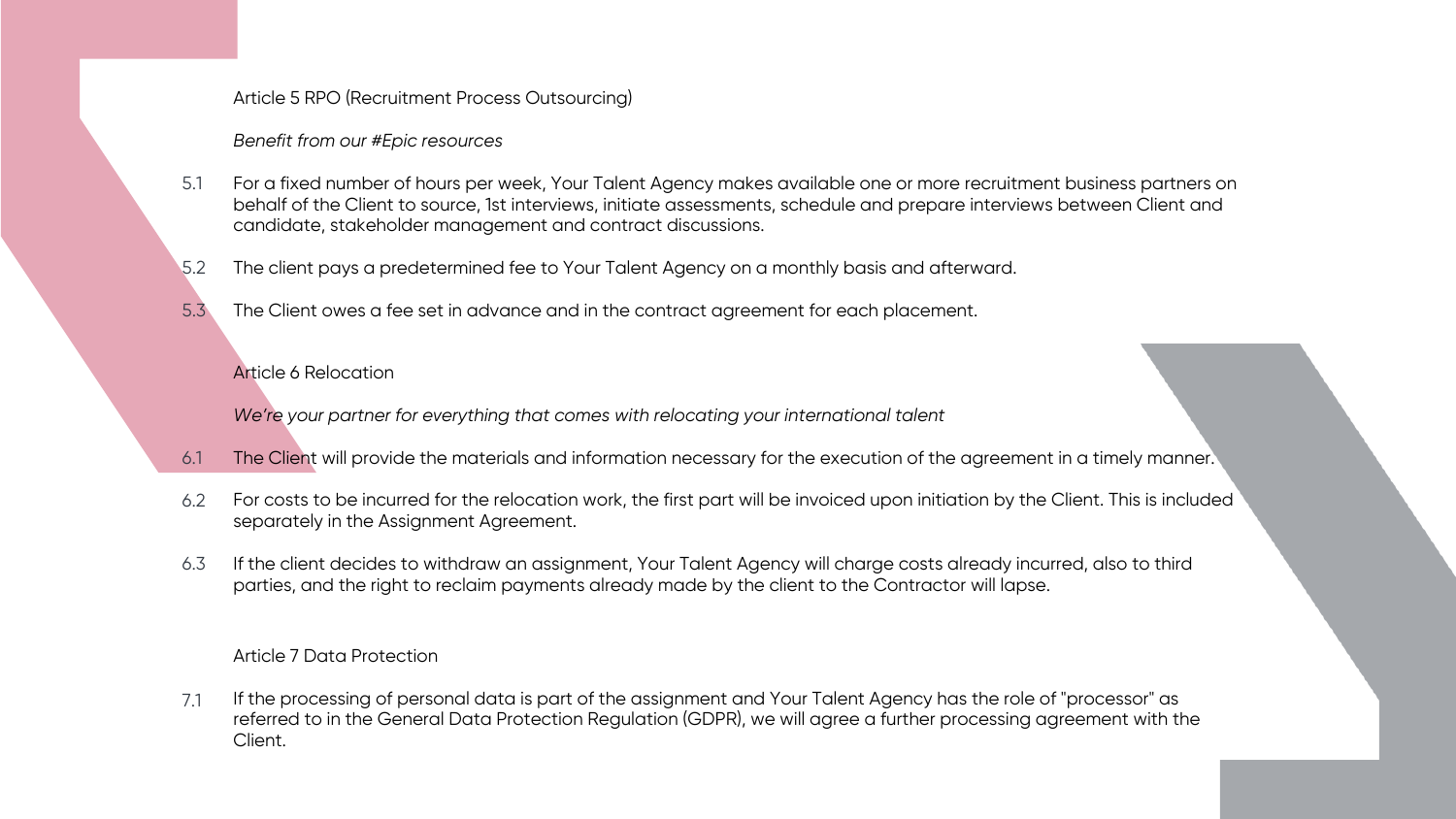Article 8 Remuneration, invoicing and installment payments

- Your Talent Agency will send a monthly invoice for the services provided unless otherwise agreed. 8.1
- Any extra hours or additional assignments will be submitted for approval in advance and calculated afterward at the then applicable rate. 8.2
- Prices are exclusive of VAT and other levies. 8.3
- The payment term is 30 days unless otherwise agreed. 8.4
- Agreed prices can be adjusted annually by Your Talent Agency on 1 January based on the Consumer Price Index (CPI), unless otherwise agreed. 8.5
- The Client is not entitled to suspend any payment, nor to set off any amounts owed. 8.6
- If the client does not pay the amounts owed or does not pay it on time, Your Talent Agency can hand over the claim and the client is also obliged to pay all judicial and extrajudicial costs in addition to the total amount owed. Your Talent Agency is also entitled to suspend the further execution of the assignment. 8.7

#### Article 9 Liability

Your Talent Agency is not liable for damage, of whatever nature, caused by Your Talent Agency relying on incorrect and/or incomplete information provided by or on behalf of the client. This also includes errors in the material supplied by the client. 9.1

Your Talent Agency is not liable for damage, of whatever nature, caused by the Client providing Your Talent Agency access to its systems for the execution of the agreement. Your Talent Agency cannot be held liable for any errors or problems

encountered while using these systems. 9.2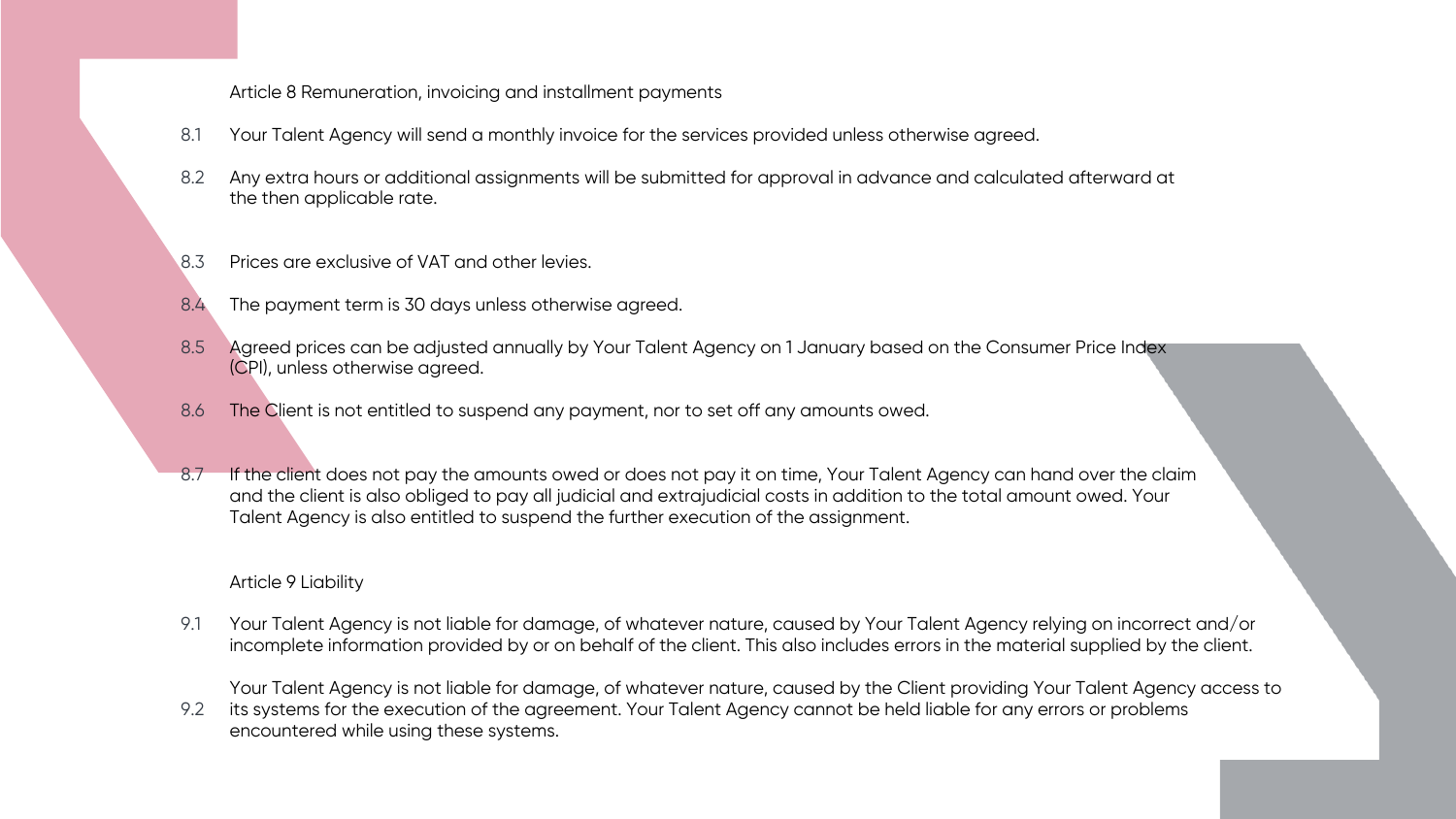- Only direct damage which may be suffered by the client as a result of or in connection with the execution of the agreement and which is attributable to Your Talent Agency will be compensated by Your Talent Agency. This damage is limited to the net invoice amount with regard to the delivered delivery and/or services from which any damage has arisen and which invoice amount has actually been paid by the client. 9.3
- In the event that the damage suffered exceeds the net invoice amount, Your Talent Agency has taken out professional and business liability insurance covering EUR 500,000 per claim for professional liability and EUR 4,000,000 per claim for business liability. Your Talent Agency guarantees that premiums are paid in full and on time. At the request of the Client, Your Talent Agency will submit a copy of these insurance policies to the Client. Any liability of Your Talent Agency is at all times limited to the amount paid out by the insurer under the insurance taken out by Your Talent Agency. 9.4
- Your Talent Agency is not liable for indirect damage suffered by the Client. Indirect damage, including but not limited to consequential damage, lost profit, lost savings, damage due to business interruption, and/or damage to the image of the client is excluded. 9.5
- The client indemnifies Your Talent Agency against claims from third parties during or in the context of the execution of the assignment, for which Your Talent Agency is not liable pursuant to these terms and conditions of the agreement. 9.6

Article 10 Confidentiality

Article 11 Intellectual property

Confidential information is treated confidentially, during but also after the end of the agreement. 10.1

- All intellectual property rights remain with the party to which they belong. 11.1
- Your Talent Agency reserves the copyright and all other intellectual property rights in the working methods, ideas, designs, advice, and documentation it uses, including reports, regardless of the share of the client or third parties in the creation thereof. 11.2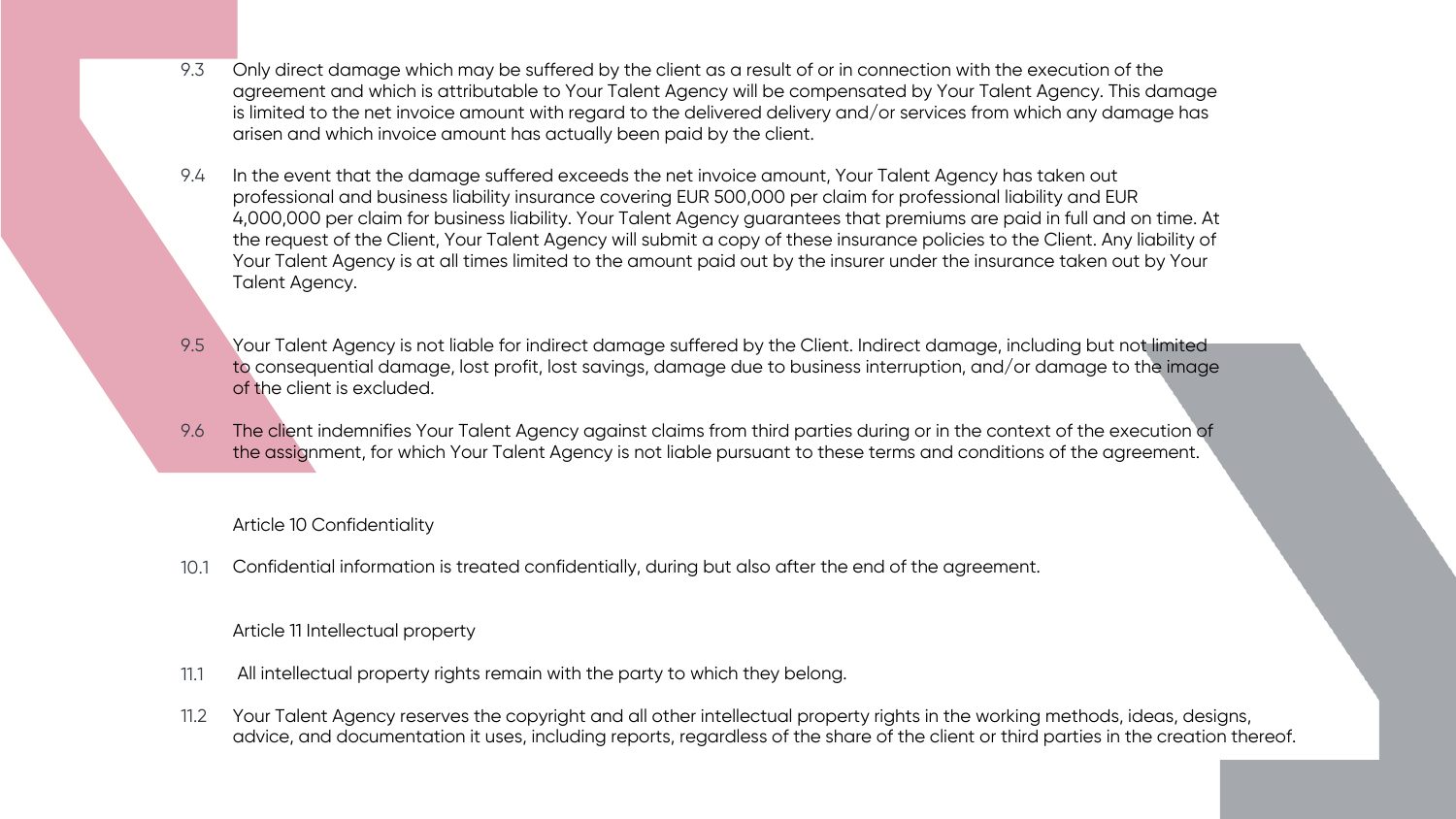Article 12 Non Application

- We will not approach placed candidates for whom a placement fee has been paid by the client for another client. 12.1
- Also, during the term of the agreement and for one year after the end of the agreement, we will not approach other employees of the client for an assignment from another client. 12.2

Article 13 Termination of agreement

- The parties may terminate the agreement prematurely by registered letter with due observance of a notice period of three months. Services that have already been performed must of course be paid for. 13.1
- Each of the parties has the right to prematurely terminate the agreement with immediate effect, without being liable for compensation if: 13.2
	- 1. the other party seriously fails to comply with the agreement and this is not rectified within four weeks of written notification;

2. the other party invokes force majeure and the force majeure period has lasted longer than three months, or as soon as it is established that this period will last longer than three months;

3. The other party has applied for a moratorium, the other party has been declared bankrupt or liquidated or an administrator has been appointed.